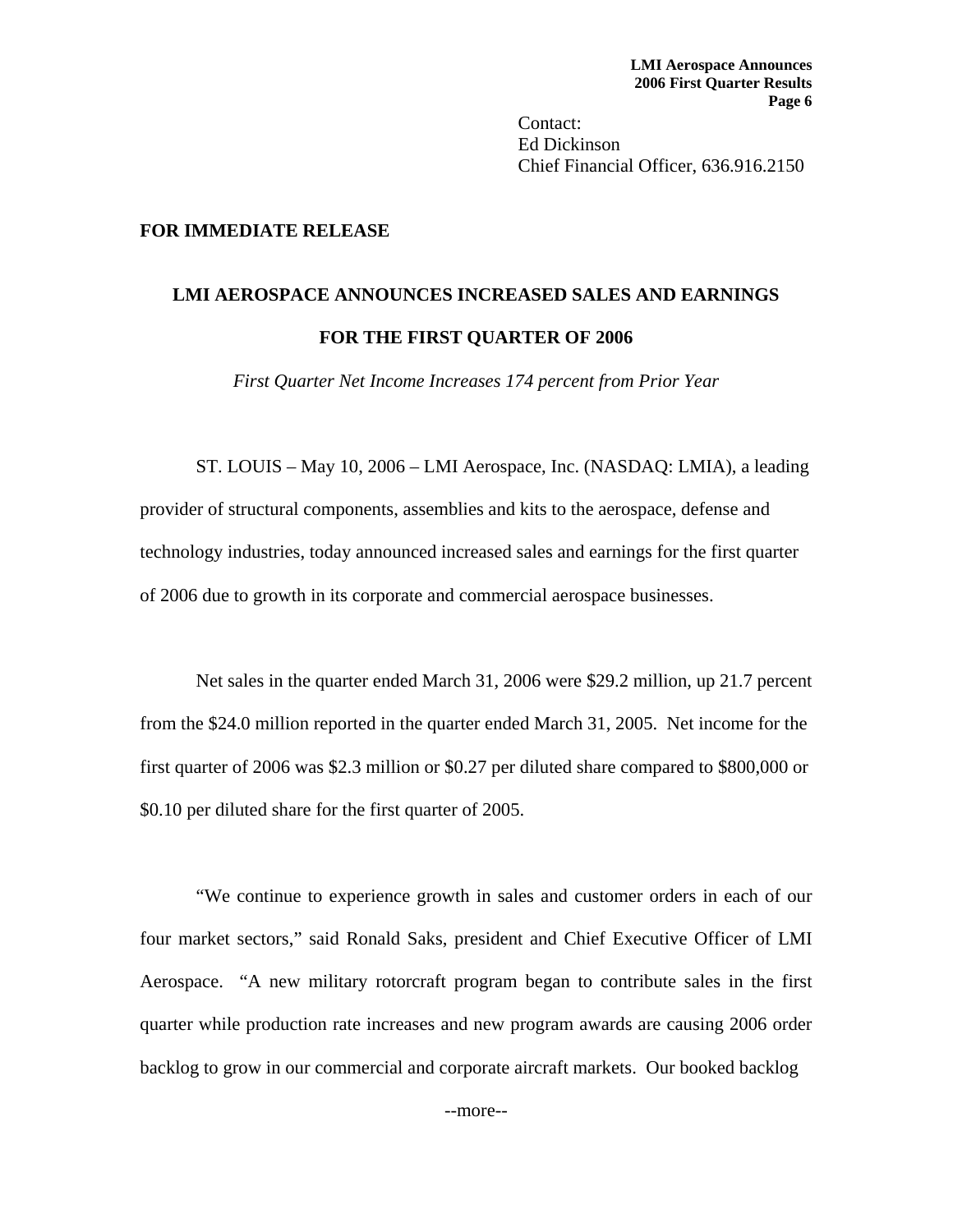for delivery in 2006 as of March 31, 2006 was \$80 million, up from \$60 million for the comparable 2005 period. Total booked backlog at March 31, 2006 was \$94 million, down from \$96 million at March 31, 2005, largely because of changes in order practices at a large corporate aircraft customer."

 Gross profit for the first quarter of 2006 was \$8.3 million or 28.5 percent of sales, an increase from \$5.2 million or 21.8 percent of sales in the first quarter of 2005. Higher sales volume and greater efficiencies provided by the aggressive use of lean manufacturing tactics accounted for this improvement. Selling, general and administrative expenses were \$4.2 million in the first quarter of 2006, compared to \$3.5 million in the first quarter of 2005. This increase was from higher professional fees and salary and wage costs, primarily due to additional staffing. Interest expense for the first quarter of 2006 and 2005 was \$400,000.

 "Anticipated additional growth in production rates in our commercial and corporate aircraft markets, a higher reorder rate in our laser technology business, and new military rotorcraft programs have given us better visibility of future demand for our products," said Saks. "As we progress through 2006, we expect added customer demand from the commercial aircraft market sector as production rate increases place more pressure on our OEM and Tier 1 customers to outsource additional components and assemblies for us to manufacture. We currently estimate full-year 2006 sales in a range of \$130 million to \$140 million. We have raised projections for 2006 gross margin to 27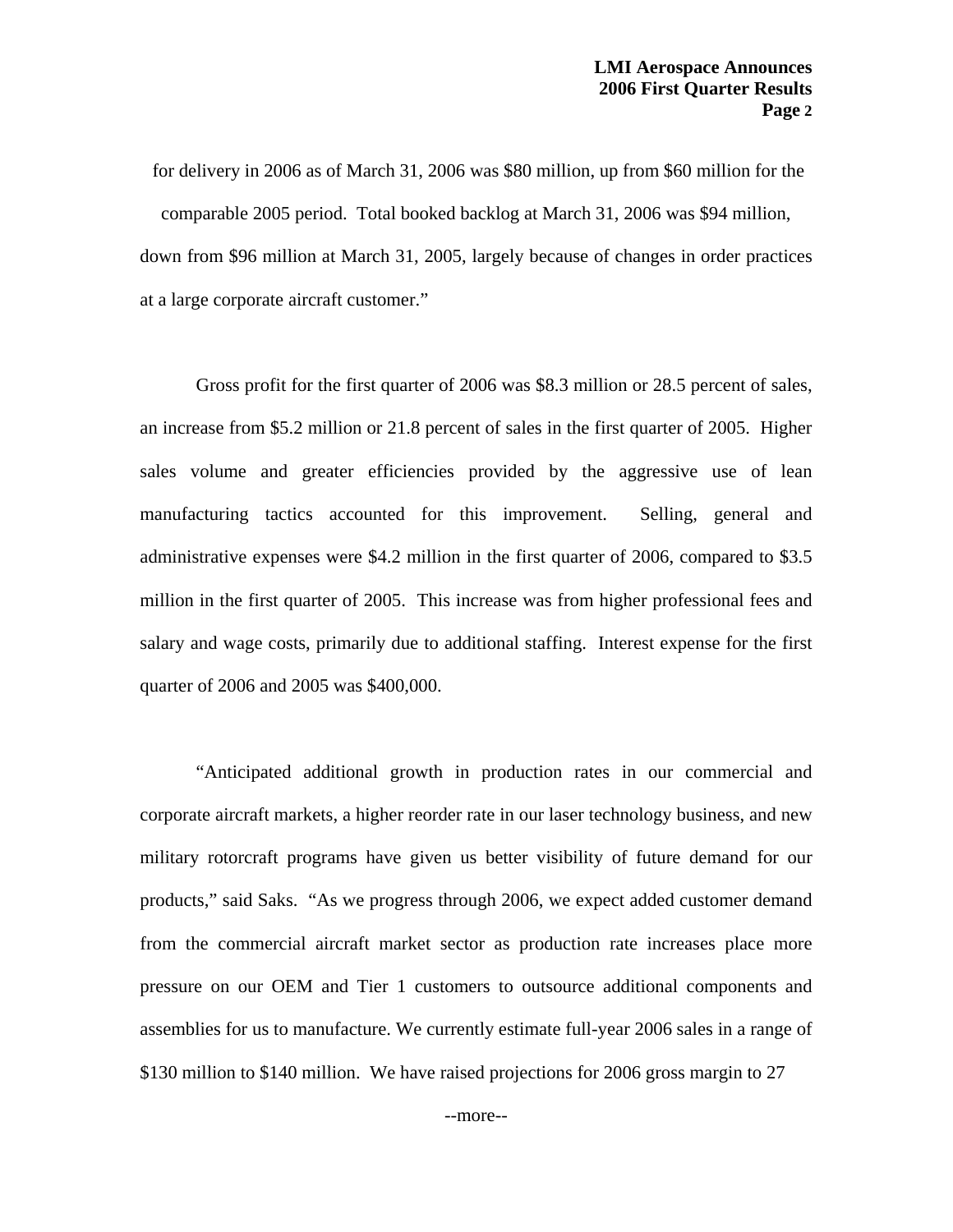to 29 percent and now expect selling, general and administrative expenses of \$17.5 million to \$18.0 million. In addition, we project 2006 net interest income of approximately \$200,000 and an income tax rate in the range of 36.5 percent to 37.5 percent, excluding the effect of any potential research and development credits."

 "Our strategy in 2006 is designed to successfully manage the projected sales growth, with particular emphasis on customer service and operational imperatives, including improved delivery and quality performance," Saks added. "We expect to make capital expenditures in 2006 of approximately \$7 million, focused on replacement of older equipment and additional capacity for new and existing programs. We have expanded our work force by 20 percent during the last twelve months and continue to grow our supply chain. In order to meet the continuing challenges of globalization, we intend to become more efficient by further embracing lean manufacturing technology and improving our employees' skills through our LMI Academy training center. Our plant in Mexicali, Mexico, which opened in March, has added capacity and should improve our overall competitiveness."

 LMI also announced it has been awarded multiyear contracts for Boeing Model 737 components from Spirit AeroSystems, Inc.'s Wichita Business Unit for \$1.4 million annually and from Boeing and Mitsubishi Heavy Industries for \$2.2 million annually.

--more--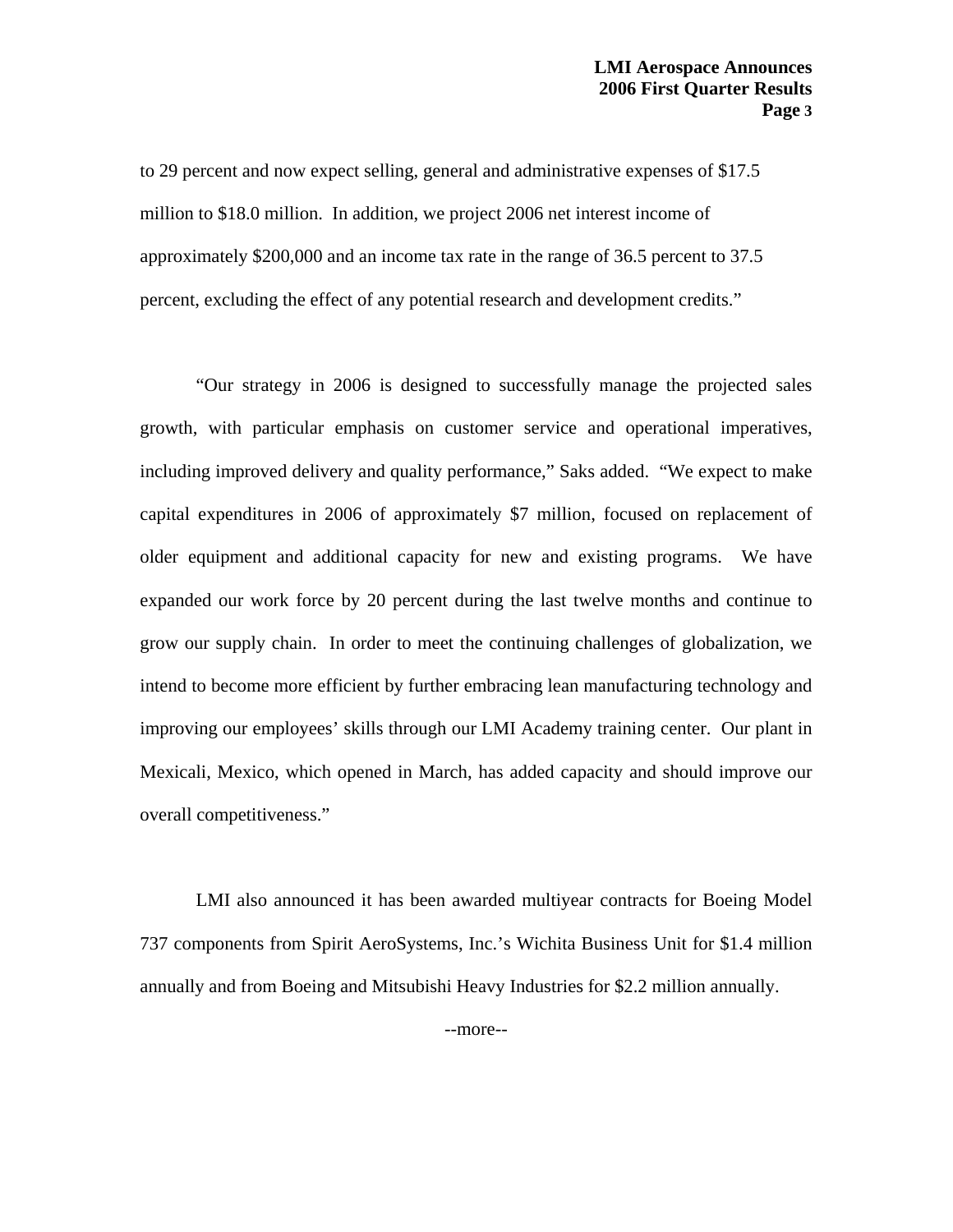LMI Aerospace announced recently the appointment of Judith W. Northup to its Board of Directors. Ms. Northup brings 26 years of aerospace industry experience to LMI Aerospace, most recently with Vought Aircraft Industries as Vice President and Chief Administrative Officer. "We are pleased to add Judy to our Board," Saks said. "Judy's responsibilities at Vought included the creation of facilities to support the Boeing 787 program, oversight of procurement, inventory and production control, human resources, and various financial positions. Her knowledge and experience in aerospace will enhance the value of our existing Board."

 LMI Aerospace, Inc., is a leading provider of structural components, assemblies and kits to the aerospace, defense and technology industries. The company fabricates, machines, finishes and integrates formed, close tolerance aluminum and specialty alloy components and sheet metal products primarily for large commercial, corporate and military aircraft. LMI Aerospace, Inc., manufactures more than 30,000 products for integration into a variety of aircraft platforms manufactured by leading original equipment manufacturers and Tier 1 aerospace suppliers.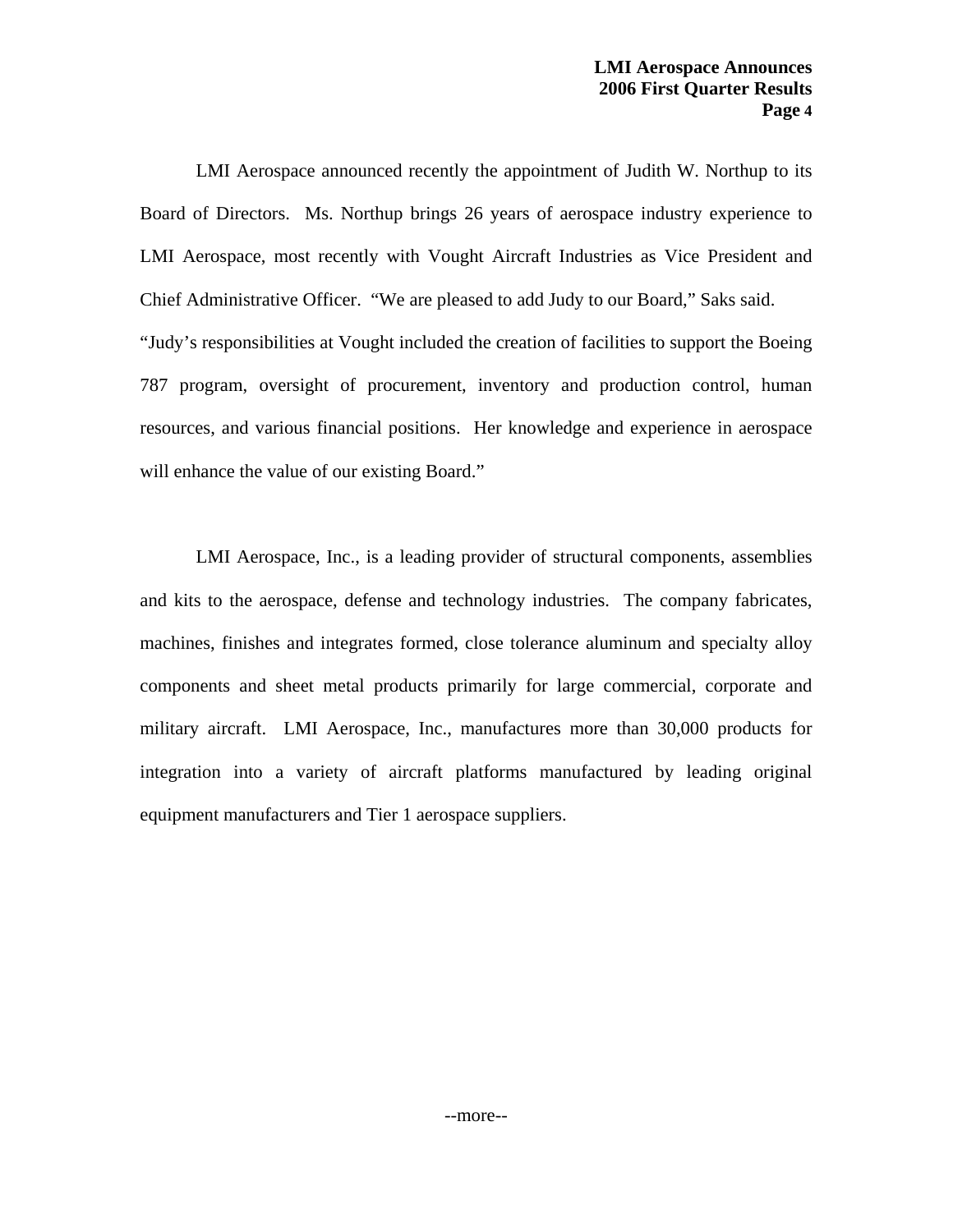This news release includes forward-looking statements related to LMI Aerospace, Inc.'s, outlook for 2006, which are based on current management expectations. Such forward-looking statements are subject to various risks and uncertainties, many of which are beyond the control of LMI Aerospace, Inc. Actual results could differ materially from the forward-looking statements as a result, among other things, of the factors detailed from time to time in LMI Aerospace, Inc.'s, filings with the Securities and Exchange Commission. Please refer to the Risk Factors contained in the company's Annual Report on Form 10-K for the year ended December 31, 2005, for more details.

###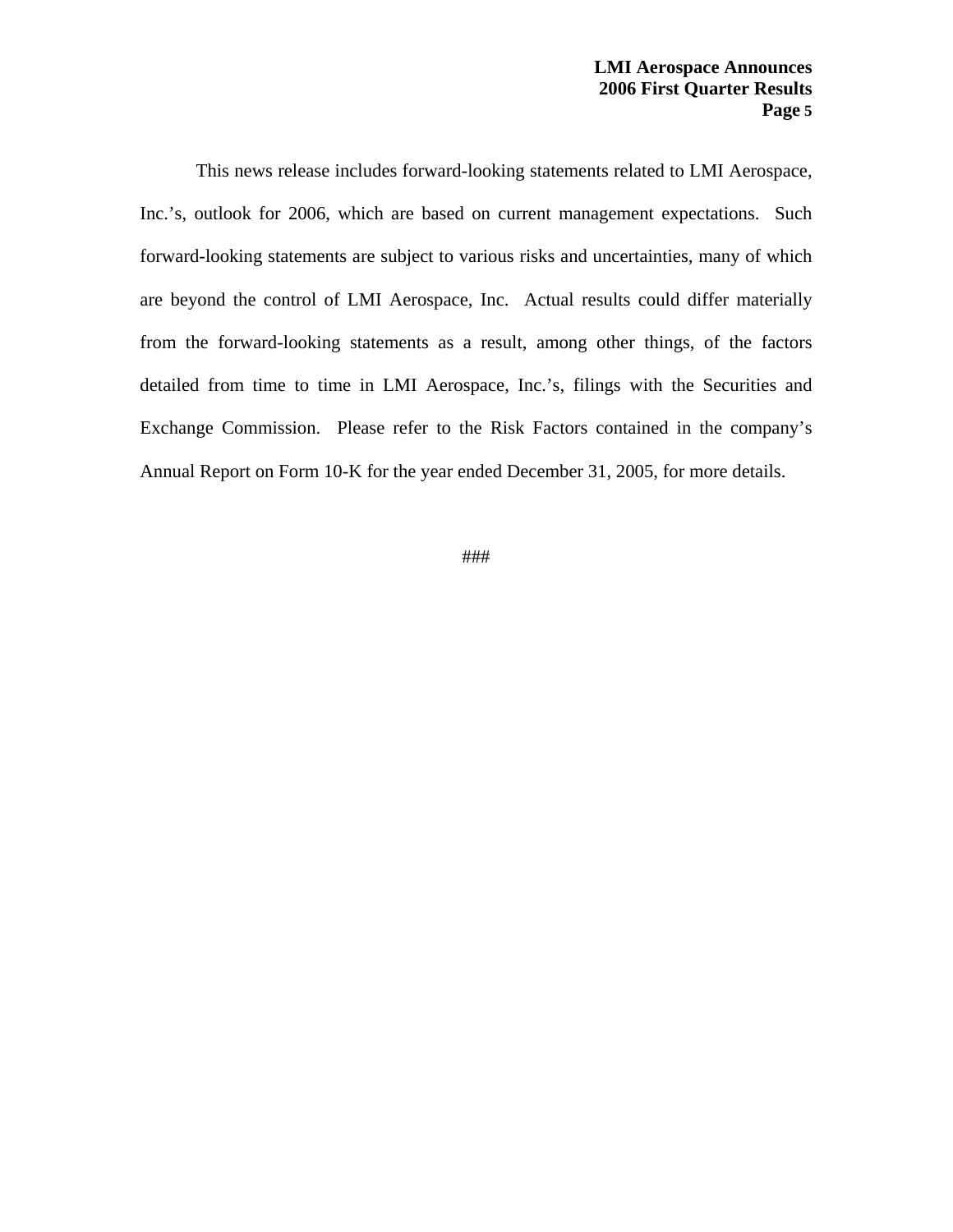## LMI Aerospace, Inc. Condensed Consolidated Statements of Operations

*(Amounts in thousands, except share and per share data)*

|                                                          | <b>Three Months Ended</b> |           |    |           |  |
|----------------------------------------------------------|---------------------------|-----------|----|-----------|--|
|                                                          | March 31,                 |           |    |           |  |
|                                                          |                           | 2006      |    | 2005      |  |
| Net sales                                                | \$                        | 29,242    | \$ | 23,973    |  |
| Cost of sales                                            |                           | 20,921    |    | 18,752    |  |
| Gross profit                                             |                           | 8,321     |    | 5,221     |  |
| Selling, general and administrative expenses             |                           | 4,201     |    | 3,453     |  |
| Income from operations                                   |                           | 4,120     |    | 1,768     |  |
| Other income (expense):                                  |                           |           |    |           |  |
| Interest expense, net                                    | (427)                     |           |    | (420)     |  |
| Other, net                                               |                           | 2         |    | 3         |  |
| Income before income taxes                               |                           | 3,695     |    | 1,351     |  |
| Provision for income taxes                               |                           | 1,386     |    | 507       |  |
| Net income                                               | \$                        | 2,309     | \$ | 844       |  |
|                                                          |                           |           |    |           |  |
| Amounts per common share:<br>Net income per common share | \$                        | 0.27      | \$ | 0.10      |  |
|                                                          |                           |           |    |           |  |
| Net income per common share<br>assuming dilution         | \$                        | 0.27      | \$ | 0.10      |  |
|                                                          |                           |           |    |           |  |
| Weighted average common shares                           |                           |           |    |           |  |
| outstanding                                              |                           | 8,547,398 |    | 8,237,772 |  |
| Weighted average dilutive common shares                  |                           |           |    |           |  |
| outstanding                                              |                           | 8,670,549 |    | 8,355,744 |  |